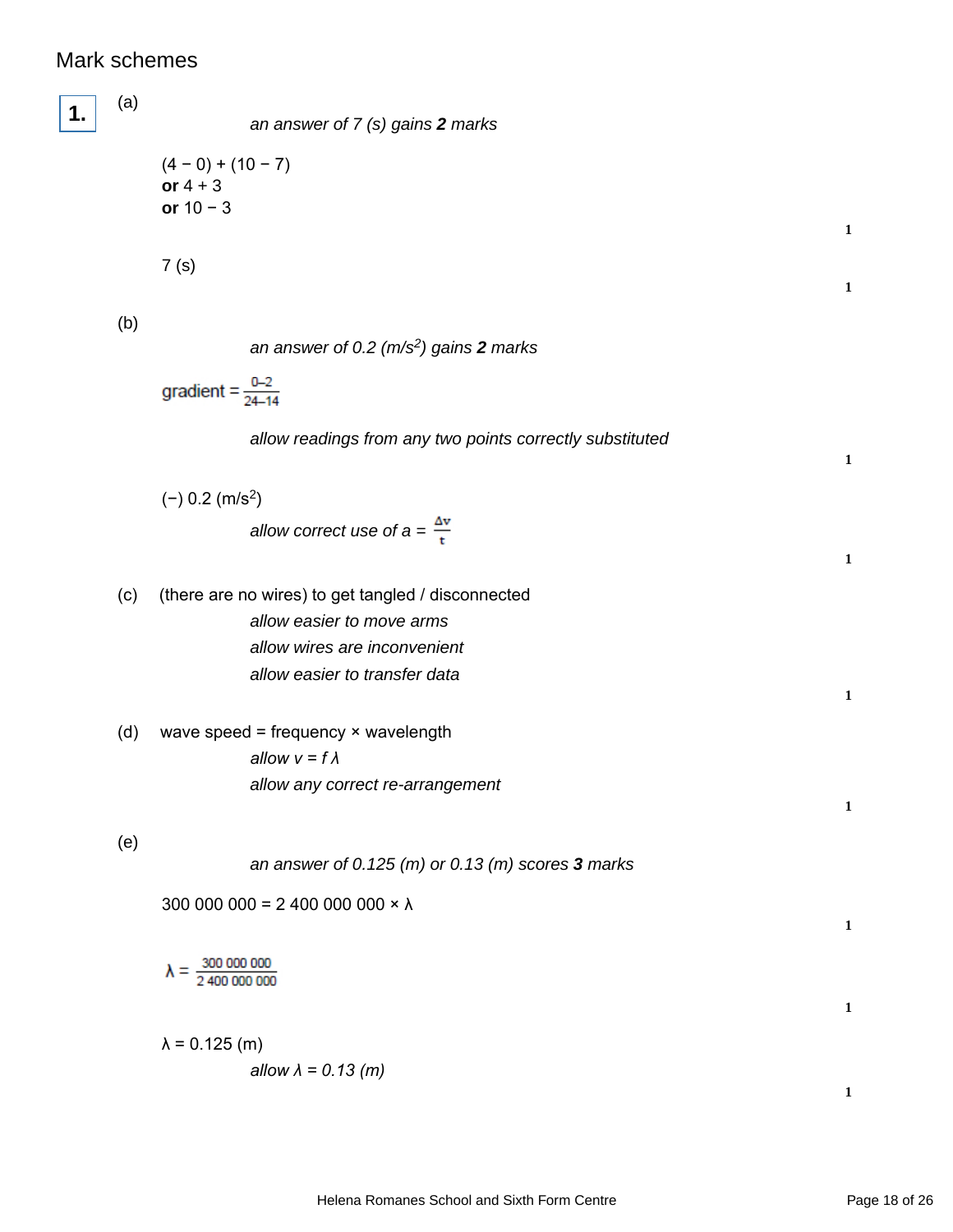|    |     | power is not too great so the battery will not drain quickly<br>allow power not too great so the phone will not overheat                             |          |        |
|----|-----|------------------------------------------------------------------------------------------------------------------------------------------------------|----------|--------|
|    |     | allow the range per milliwatt is greatest or 4 metres                                                                                                | 1        | $[11]$ |
| 2. | (a) | Level 3: The design/plan would lead to the production of a valid outcome. All key<br>steps are identified and logically sequenced.                   | $5 - 6$  |        |
|    |     | Level 2: The design/plan would not necessarily lead to a valid outcome. Most steps<br>are identified, but the plan is not fully logically sequenced. |          |        |
|    |     | Level 1: The design/plan would not lead to a valid outcome. Some relevant steps are                                                                  | $3 - 4$  |        |
|    |     | identified, but links are not made clear.                                                                                                            | $1 - 2$  |        |
|    |     | No relevant content                                                                                                                                  | $\bf{0}$ |        |
|    |     | <b>Indicative content</b>                                                                                                                            |          |        |
|    |     | if two quantities have been determined, $v = f \lambda$ can be used to find the third.                                                               |          |        |
|    |     | <b>Frequency</b>                                                                                                                                     |          |        |
|    |     | use a stopclock                                                                                                                                      |          |        |
|    |     | count the number of waves passing a point in a fixed time period                                                                                     |          |        |
|    |     | divide the time by the number of waves to determine the time for one wave, T                                                                         |          |        |
|    |     | $f = 1/T$                                                                                                                                            |          |        |
|    |     | read the frequency off the oscillator                                                                                                                |          |        |
|    |     | Wavelength                                                                                                                                           |          |        |
|    |     | use a camera to freeze the image                                                                                                                     |          |        |
|    |     | use a metre rule to measure the distance between two wavefronts                                                                                      |          |        |

- count the number of waves between the wavefronts
- divide distance by the number of waves to determine  $\lambda$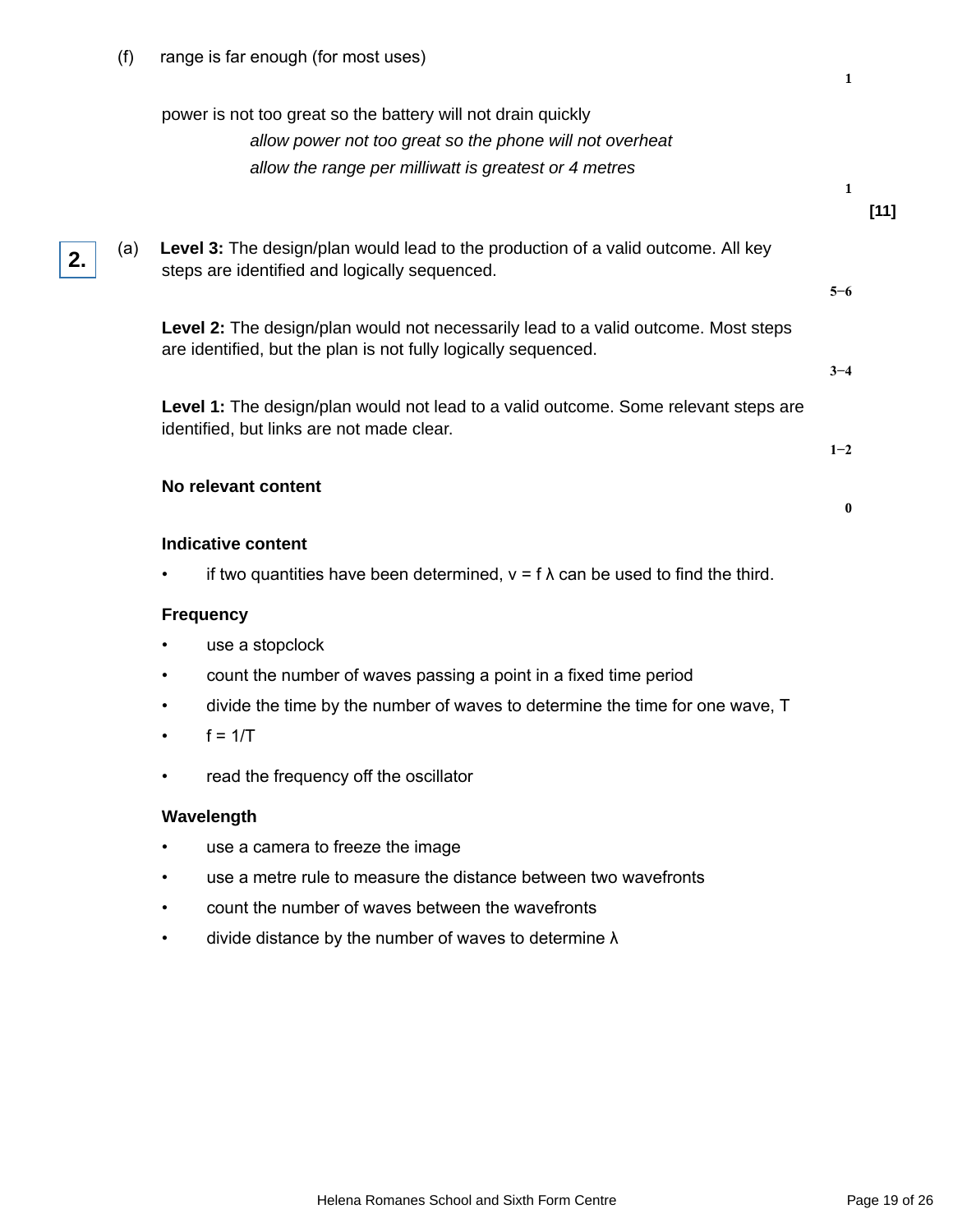## **Velocity**

- determine a mean value of frequency
- determine a mean value of wavelength
- measure the time it takes one wavefront to travel the length of the screen
- measure the length of the screen
- $\cdot$  speed = distance / time

To access Level 3 there must be a description of how frequency, wavelength and velocity can be determined

- (b) (the duck) moves perpendicular to the direction of wave travel duck moves up and down is insufficient
- (c) mean maximum height = 511

## **and**

**3.**

| mean minimum height = 500 |  |  |
|---------------------------|--|--|
|---------------------------|--|--|

- 511 − 500 = 11 allow a calculated difference from incorrect means **1** 11 /  $2 = 5.5$  (mm) allow their difference divided by 2 any correct method of determining the mean amplitude can score 3 marks **1** an answer of 5.5 (mm) gains **3** marks **[10]** (a) distance **1** speed **1**
- (b) (both have magnitude) only a vector has direction allow scalar does not have a direction

**1**

**1**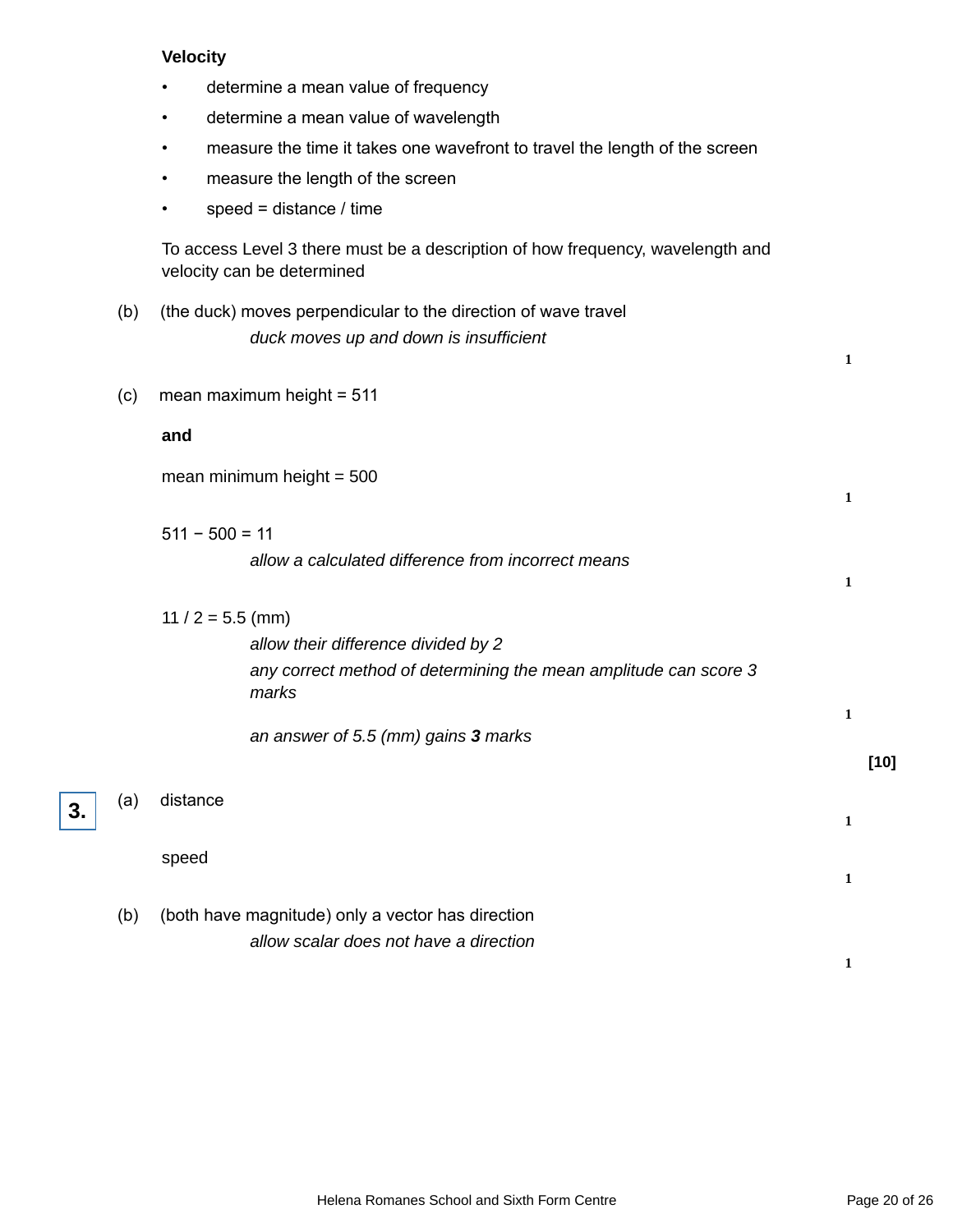- (c) any **two** from:
	- mass allow weight
	- velocity allow speed or direction
	- friction allow air resistance or drag
	- power of the motor
- (d) total momentum is zero after the collision (because the bumper cars are stationary)

because the momentum of each car before the collision was equal (in magnitude) and opposite (in direction)

so the total momentum of the bumper cars was zero before the collision

and momentum is conserved

## **OR**

total momentum is zero after the collision (because the bumper cars are stationary) (1)

because the momentum of each car before the collision was equal (in magnitude) and opposite (in direction) (1)

both cars exert an equal and opposite force on each other (for equal periods of time) (1)

so the cars accelerate (in opposite directions) (1)

**4.**

(a)

(b) reverse the direction of the current

reverse the direction of the magnetic field

**[9]**

**1**

**1**

**1**

**2**

**1**

**1**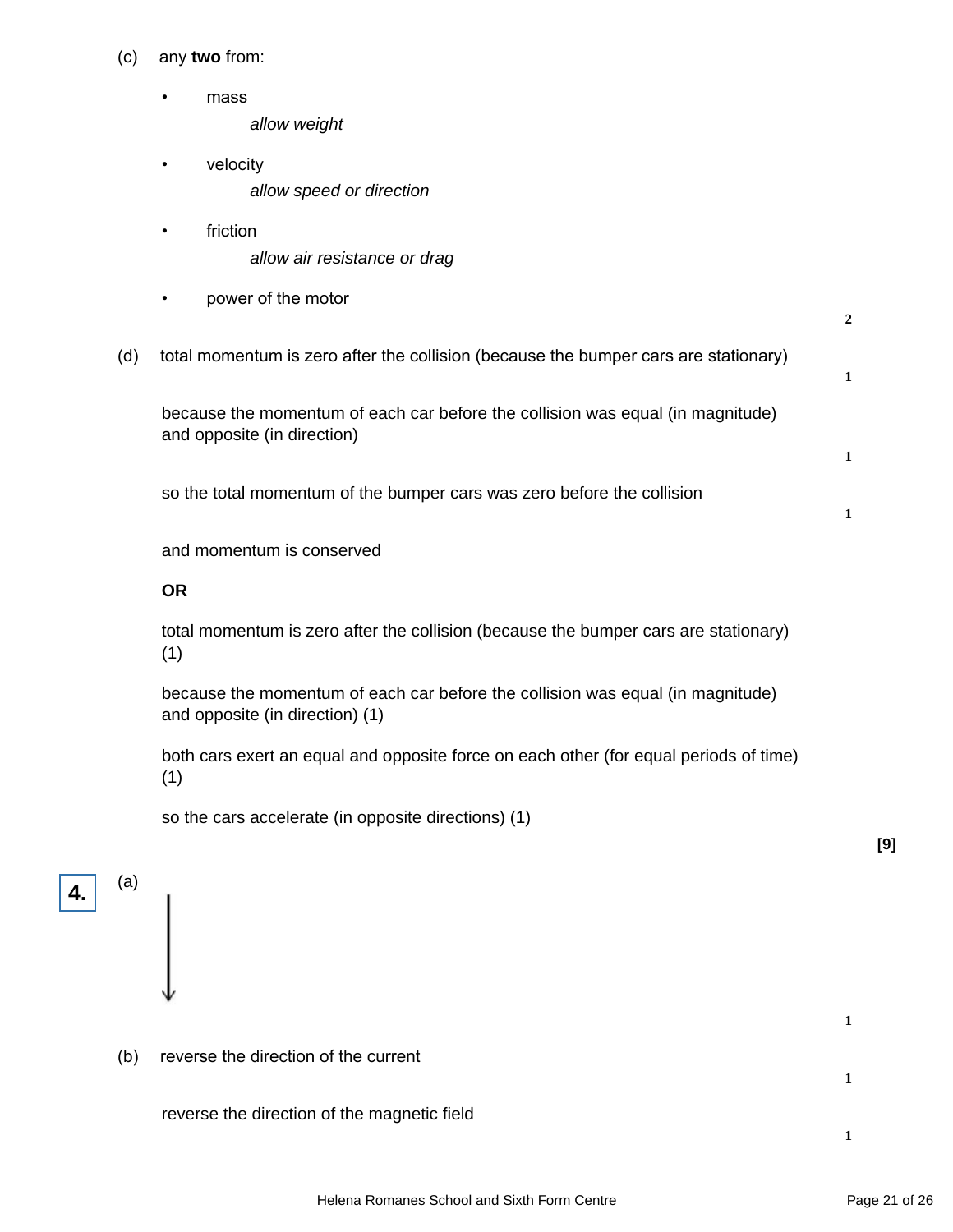|     | $B = 0.360$ (T)                                                                                                       | 1            |
|-----|-----------------------------------------------------------------------------------------------------------------------|--------------|
|     | $0.072 = 0.360 \times 1 \times 0.050$                                                                                 |              |
|     | allow a correct substitution using an incorrectly / not<br>converted value of B                                       | 1            |
|     | 0.072                                                                                                                 |              |
|     | I= -<br>$(0.360 \times 0.050)$                                                                                        |              |
|     | allow a correct rearrangement using an incorrectly / not<br>converted value of B                                      |              |
|     |                                                                                                                       | $\mathbf{1}$ |
|     | $I = 4.0 (A)$                                                                                                         |              |
|     | allow a correct calculation using an incorrectly / not<br>converted value of B                                        |              |
|     |                                                                                                                       | 1            |
| (d) | there is a magnetic field (due to the permanent magnet) and current in a wire causes<br>a magnetic field              |              |
|     |                                                                                                                       | 1            |
|     | current is in opposite directions in each side of the coil                                                            |              |
|     |                                                                                                                       | 1            |
|     | so forces act in opposite directions on either side of the coil                                                       |              |
|     |                                                                                                                       | 1            |
|     | (the split ring ensures that) the current in the left / right side of the coil is always in the<br>same direction     |              |
|     | allow (the split ring ensures that) the force in the left /<br>right side of the coil is always in the same direction |              |
|     | allow the current reverses each half rotation                                                                         |              |
|     |                                                                                                                       | 1            |
|     |                                                                                                                       | $[11]$       |
| (a) | radio (waves)                                                                                                         |              |

**5.**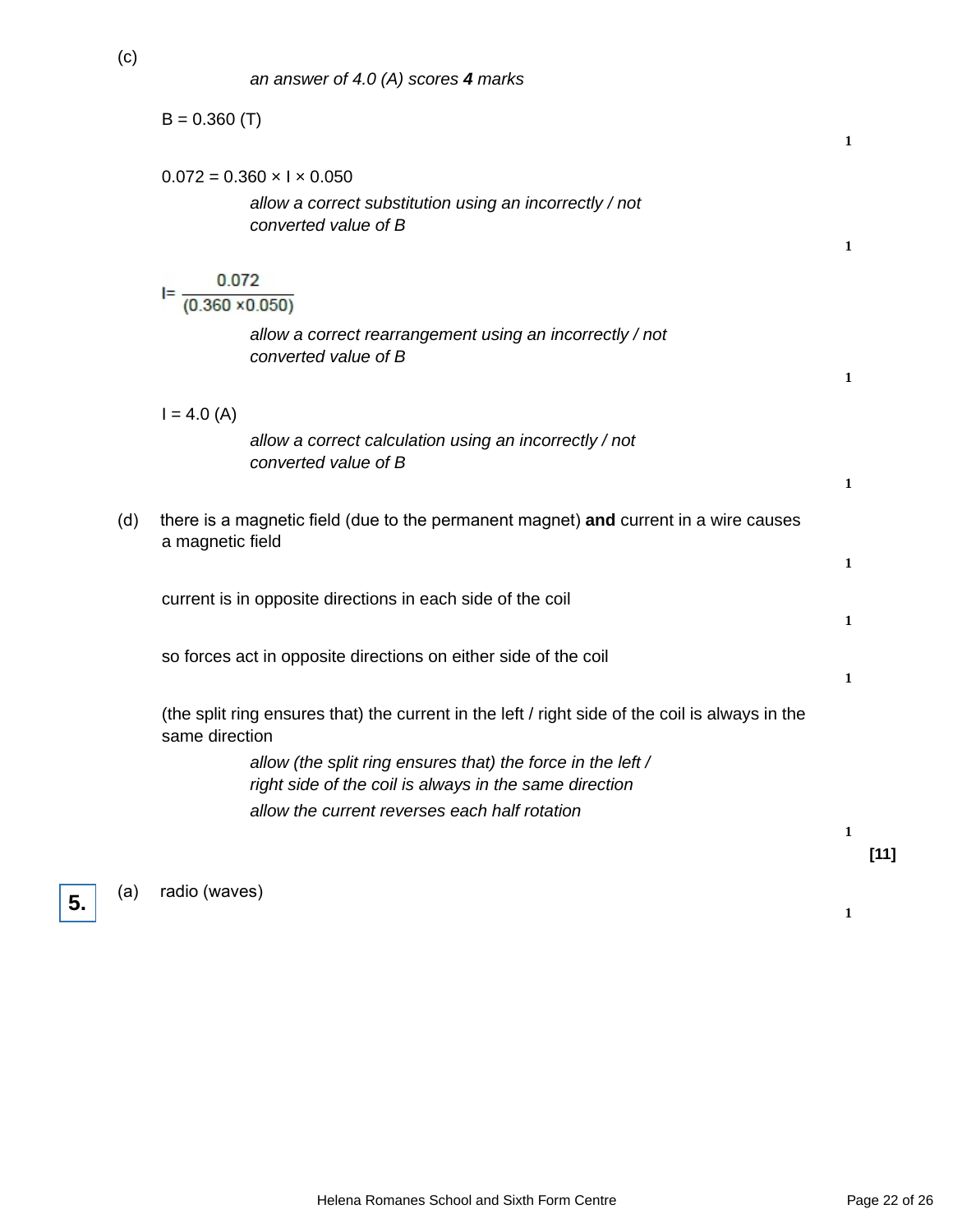|     | 300 000 000 = $f \times 2500$<br>this mark may score if $\lambda$ is not/incorrectly converted                                                                                                                                                                                                 | 1        |
|-----|------------------------------------------------------------------------------------------------------------------------------------------------------------------------------------------------------------------------------------------------------------------------------------------------|----------|
|     | 2500<br>this mark may score if $\lambda$ is not/incorrectly converted                                                                                                                                                                                                                          | 1        |
|     | $f = 120000$ (Hz)<br>or                                                                                                                                                                                                                                                                        |          |
|     | $f = 1.2 \times 10^5$ (Hz)<br>allow an answer consistent with their value of $\lambda$                                                                                                                                                                                                         | 1        |
| (c) | Level 2: The method would lead to the production of a valid outcome. The key steps<br>are identified and logically sequenced.                                                                                                                                                                  | $3 - 4$  |
|     | Level 1: The method would not necessarily lead to a valid outcome. Most steps are<br>identified, but the plan is not fully logically sequenced.                                                                                                                                                | $1 - 2$  |
|     | No relevant content.                                                                                                                                                                                                                                                                           | $\bf{0}$ |
|     | <b>Indicative content</b>                                                                                                                                                                                                                                                                      |          |
|     | <b>Measurements</b><br>take reading of temperature using infrared detector (and record)<br>repeat with each cube                                                                                                                                                                               |          |
|     | <b>Control variables</b><br>cubes same volume<br>٠<br>cubes made of same metal<br>add same volume of (hot) water<br>add water at same temperature<br>distance of detector from surface<br>air temperature<br>thickness / type of paint<br>leave for same amount of time or record every minute |          |
|     | Methods with only measurements or only control variables are limited to Level 1                                                                                                                                                                                                                |          |
| (d) | black                                                                                                                                                                                                                                                                                          | 1        |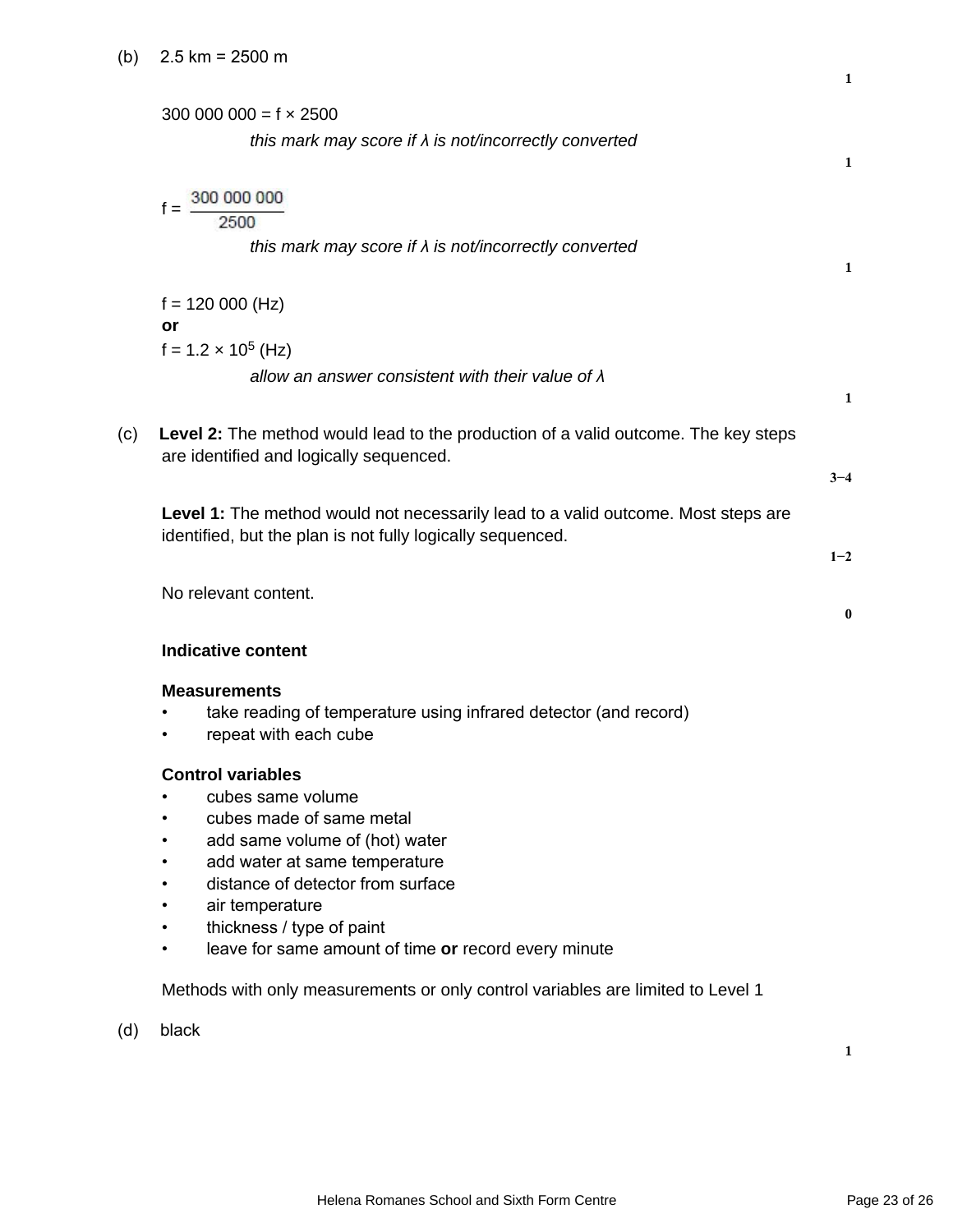|    | (e) | (people with measles / infections) have raised temperature |   |        |
|----|-----|------------------------------------------------------------|---|--------|
|    |     | allow people with measles / infections have fever          | 1 |        |
|    |     | (so) emit infrared (radiation) at a greater rate           |   |        |
|    |     | ignore emit more infrared (radiation) unqualified          | 1 |        |
|    |     |                                                            |   | $[12]$ |
| 6. | (a) | thrust decreases                                           |   |        |
|    |     | allow air resistance or drag increases                     |   |        |
|    |     | ignore air resistance decreases as speed decreases         |   |        |
|    |     |                                                            | 1 |        |
|    |     | so there is a resultant force in opposite direction        |   |        |
|    |     | allow so air resistance or drag is greater than thrust     |   |        |
|    |     |                                                            | 1 |        |
|    |     | lift must decrease (because weight stays the same)         |   |        |
|    |     |                                                            | 1 |        |
|    |     | so there is a resultant downwards force                    |   |        |
|    |     | allow so weight is greater than lift                       |   |        |
|    |     | the last two marking points cannot be awarded if there     |   |        |
|    |     | is a reference to the weight increasing                    |   |        |
|    |     |                                                            | 1 |        |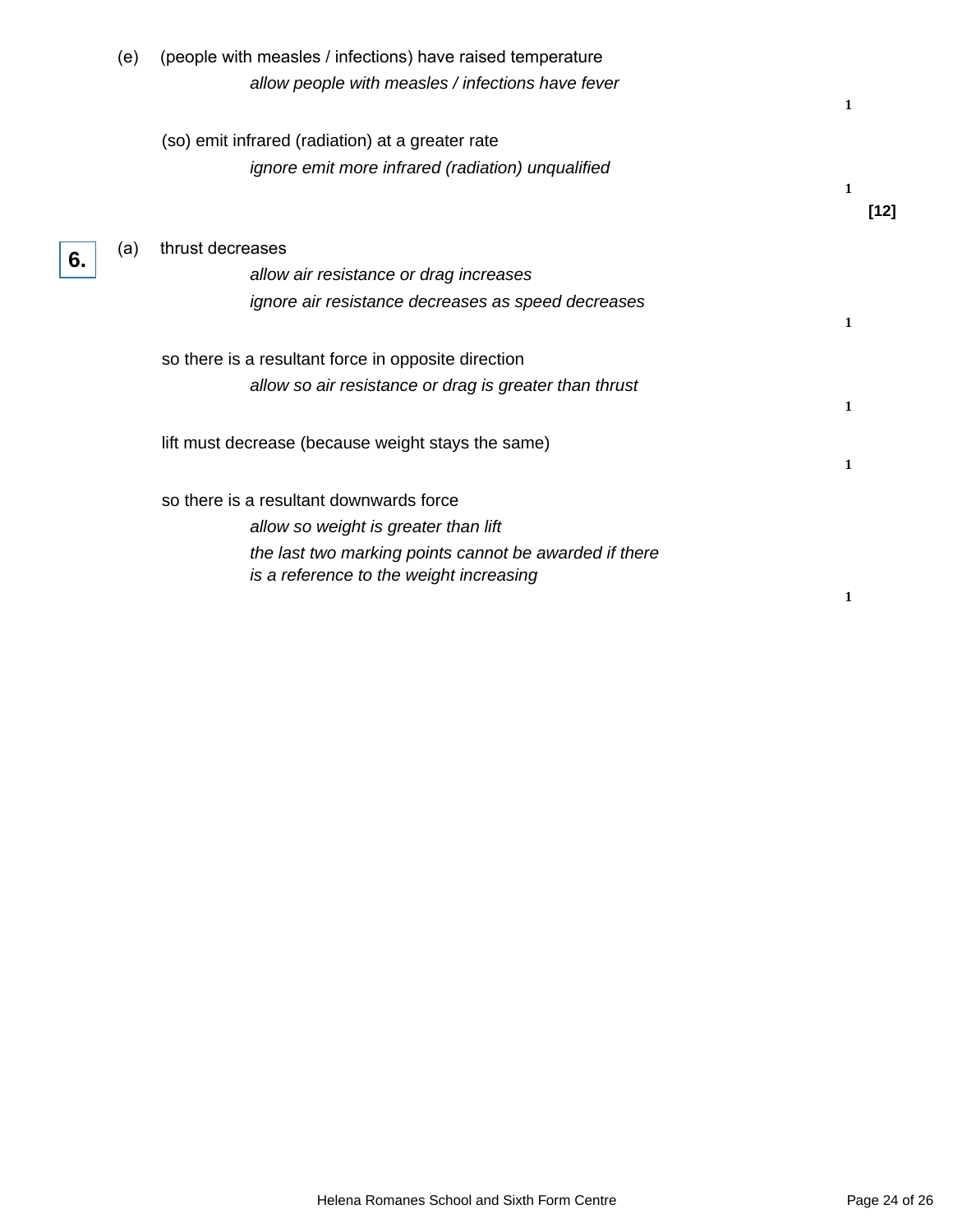an answer of 300 000 (kg) scores **5** marks

|     | $a = \frac{(10-80)}{28}$                                                                                               |   |     |
|-----|------------------------------------------------------------------------------------------------------------------------|---|-----|
|     | allow $a = \frac{(80-10)}{28}$                                                                                         | 1 |     |
|     | $a = (-)2.5$ (m/s <sup>2</sup> )                                                                                       |   |     |
|     | a valid equation must have been used to calculate a to<br>score subsequent marks                                       | 1 |     |
|     | $(-)$ 750 000 = m $\times$ $(-)2.5$                                                                                    |   |     |
|     | allow a correct substitution using their calculated value<br>of a                                                      |   |     |
|     |                                                                                                                        | 1 |     |
|     | $m = \frac{(-)750000}{(-)2.5}$                                                                                         |   |     |
|     | allow a correct rearrangement using their calculated<br>value of a                                                     | 1 |     |
|     | $m = 300 000 (kg)$                                                                                                     |   |     |
|     | allow a correct calculation using their calculated value of<br>a                                                       |   |     |
|     |                                                                                                                        | 1 | [9] |
| (a) | speed / velocity in the glass is lower                                                                                 |   |     |
|     | speed / velocity changes is insufficient                                                                               |   |     |
|     | allow the refractive index of glass is higher than that of<br>air                                                      |   |     |
|     | allow glass has a higher optical density than air                                                                      | 1 |     |
|     | so the edge of the wave(front) entering the glass slows down                                                           |   |     |
|     |                                                                                                                        | 1 |     |
|     | but the part of the wave(front) in the air continues at the higher speed / velocity<br>(causing a change in direction) |   |     |
|     |                                                                                                                        | 1 |     |

(b)

 $\overline{7}$ .